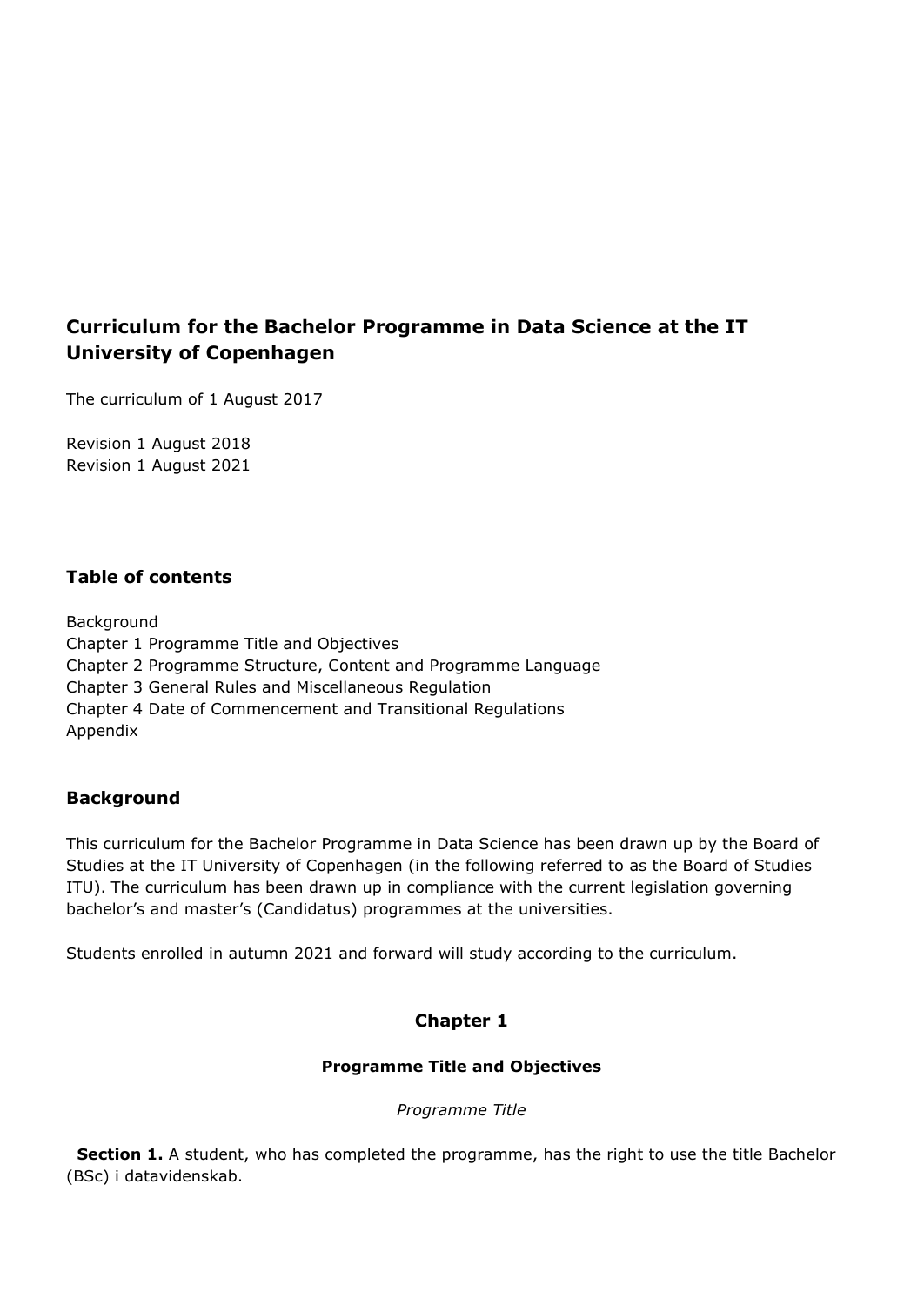*Subsection 2.* The title in English is Bachelor of Science (BSc) in Data Science.

### *Programme Objectives*

**Section 2.** The objectives of the Bachelor Programme in Data Science are to provide students with the scientific qualifications to independently design and execute efficient, computation intensive, data-centered, empirical analysis of real-world problems. This requires bachelors to acquire broad theoretical, practical and methodological knowledge tailored specifically to data science from mathematics, computer science, statistics, and computational social science, as well as an understanding of technical communication and research ethics.

 *Subsection 2.* Bachelors will be able to play an independent reflective role in all aspects of the acquisition and communication of data driven intelligence. In particular, they will obtain comprehensive analytical and technical skills covering handling, analysing, and operationalising data. They also will become practically skilled in the application of these skills for the formulation and analysis of real-world problems, as well as the effective communication of these results.

 *Subsection 3.* Bachelors will be qualified for generalist Data Science jobs in industry. Further, bachelors will obtain admission qualifications for the IT University's Master's programmes, allowing them to specialise their competencies within a particular field of application.

## *Objectives for Learning Output*

**Section 3.** On completion of the programme, the student must have attained the following learning output objectives. The learning output is divided into the categories knowledge and understanding, skills, and competences; cf. the Danish Qualifications Framework for higher education.

## *Subsection 2. Knowledge and Understanding*

The bachelor must:

- have research-based knowledge of theory, methodology and practice within data-science specific areas of mathematics: optimisation, machine learning, statistical analysis, network analysis, experiment design, and algorithms.
- have research-based knowledge of theory, methodology and practice within data-science specific areas of computing: programming languages, query languages, databases, data processing, and large-scale data analysis.
- have research-based knowledge of social science, be able to reflect on relevant social theories.
- be able to understand and reflect on theories, scientific methodologies and practice of the above areas.
- be able to understand and reflect on existing data and analytical software-platforms and their adequacy to specific data science problems.
- be able to consider data within a global perspective, with respect to different contexts and cultures.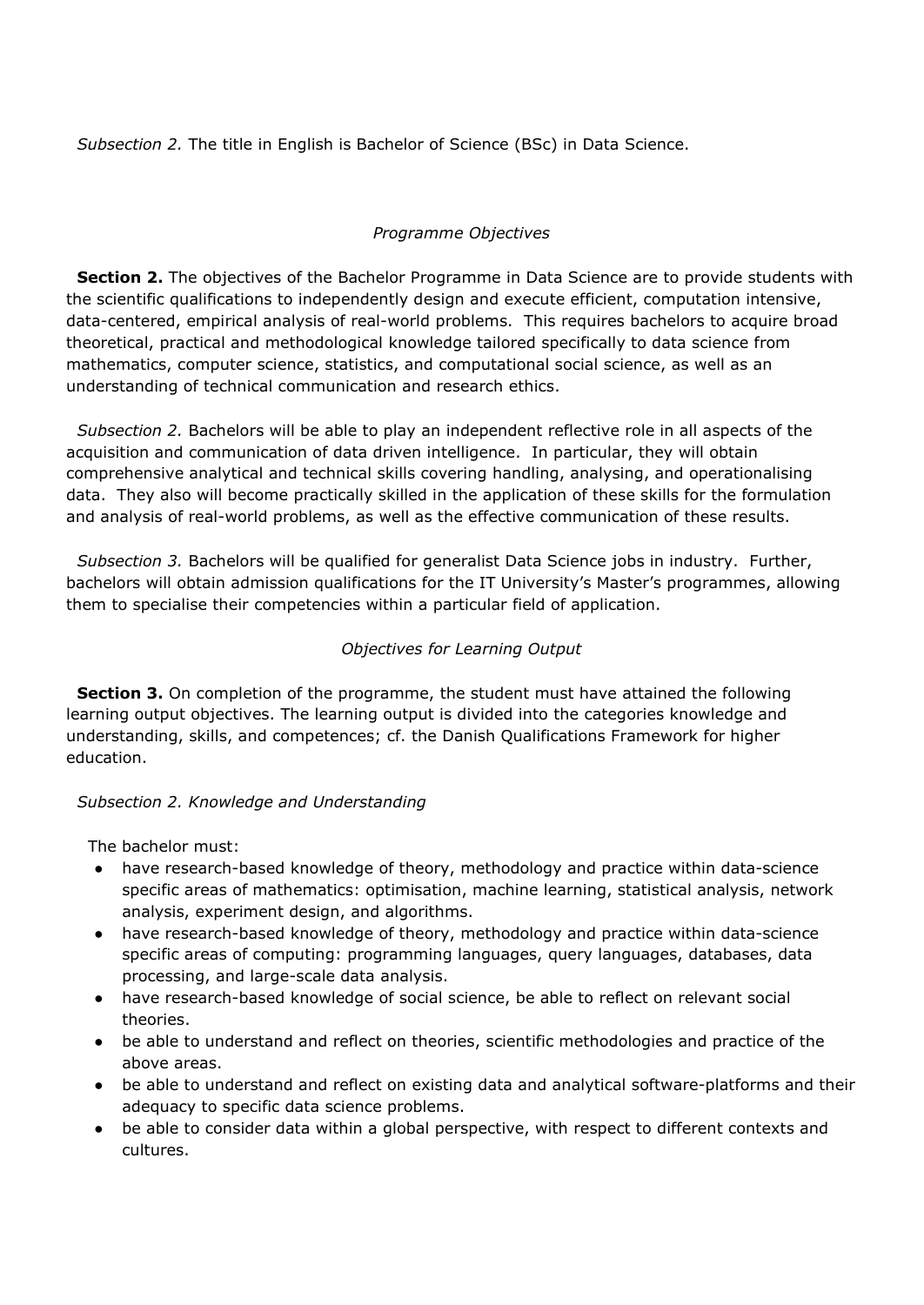#### *Subsection 3. Skills*

The bachelor must:

- be able to develop software in a general-purpose programming language.
- be able to implement scalable algorithms for fundamental data analysis tasks (e.g. in machine learning, statistical inference), based on technical descriptions in textbooks or the research literature.
- be able to evaluate theoretical issues of problems in order to select and apply appropriate machine learning methods, algorithms, and software tools to perform data analysis, statistical inference, or predictive analytics tasks, based on scalability and performance.
- be able to apply systems for data management in order to clean, transform, and query data.
- be able to carry out adequate empirical evaluation of model performance in order to ensure optimal accuracy.
- be able to organise, summarise, and visualise data and the outcomes of inferential processes for relevant stakeholders.
- be able to communicate the academic issues associated with inferential processes and computational requirements to relevant stakeholders.
- be able to assess the level of privacy and security ensured by a technical solution and communicate it in a way that is understandable to non-specialists, both from a global perspective as well as within a particular cultural context.

### *Subsection 4. Competencies*

The bachelor must:

- be able to independently and collaboratively dissect complex situations in order to identify the domain knowledge necessary for robust data processing and interpretation of outcomes, and to plan data collection on which robust statistical conclusions can be made.
- be able to independently and collaboratively develop domain-specific data cleaning, statistical models, and select algorithms and analysis and machine learning, based on input from domain experts.
- be able to articulate the importance of data origins, data collection context and impacts of inferential processes as part of reporting of findings.
- be able to independently and collaboratively consider the relevant context of decision-making given available data, and critically assess implications of data analytics and of the inferential process in a domain, including privacy and ethical concerns.
- be able to maintain and develop professional competencies for global state-of-the-art technologies, and adapt to new domains of application.
- be able to develop data-driven analyses and solutions from the bottom up, both independently and collaboratively.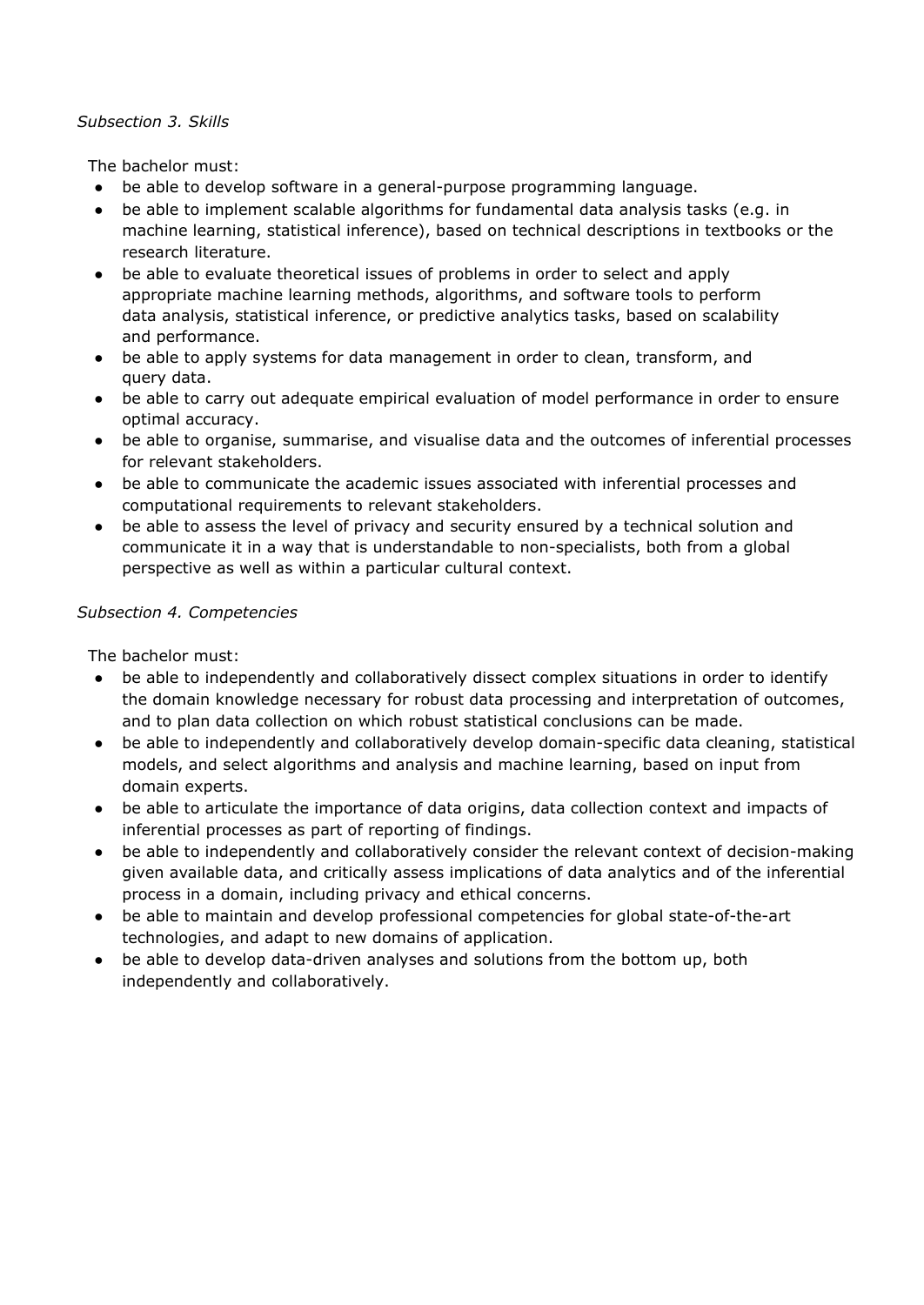# **Chapter 2**

### **Programme Structure, Content and Programme Language**

### *Programme Structure*

 **Section 4.** The programme comprises mandatory study activities worth 150 ECTS points, optional study activities worth 15 ECTS points, and a bachelor project worth 15 ECTS points.

*Subsection 2.* The study activities listed below constitute the core elements of the programme and are worth 165 ECTS points.

List of courses

- Introduction to Data Science and Programming (15 ECTS)
- Linear Algebra and Optimisation (7.5 ECTS)
- Data Science in Research, Business and Society (7.5 ECTS)
- First Year Project (15 ECTS)
- Algorithms and Data Structures (7.5 ECTS)
- Applied Statistics (7.5 ECTS)
- Machine Learning (15 ECTS)
- Introduction to Database Systems (7.5 ECTS)
- Network Analysis (7.5 ECTS)
- Second Year Project (15 ECTS)
- Large Scale Data Analysis (7.5 ECTS)
- Data Visualisation and Data-driven Decision Making (7.5 ECTS)
- Technical Communication (7.5 ECTS)
- Security and Privacy (7.5 ECTS)
- Software Development and Software Engineering (7.5 ECTS)
- Reflections on Data Science (7.5 ECTS points)
- Bachelor Project (15 ECTS points)

 *Subsection 3.* The study activities of the programme consist of *modules.* A module consists of a *course* and a *project* that are assessed, or of a *course* or a *project* that is assessed.

**Section 5.** Each semester comprises three or four modules: Two courses worth 7.5 ECTS points and one course with a project worth 15 ECTS points, or a large, independent project worth 15 ECTS points or four courses worth 7.5 ECTS

 *Subsection 2.* The modules appear in the table below. The Board of Studies in advance of each semester publishes courses and course descriptions in the course catalogue on the IT University's website.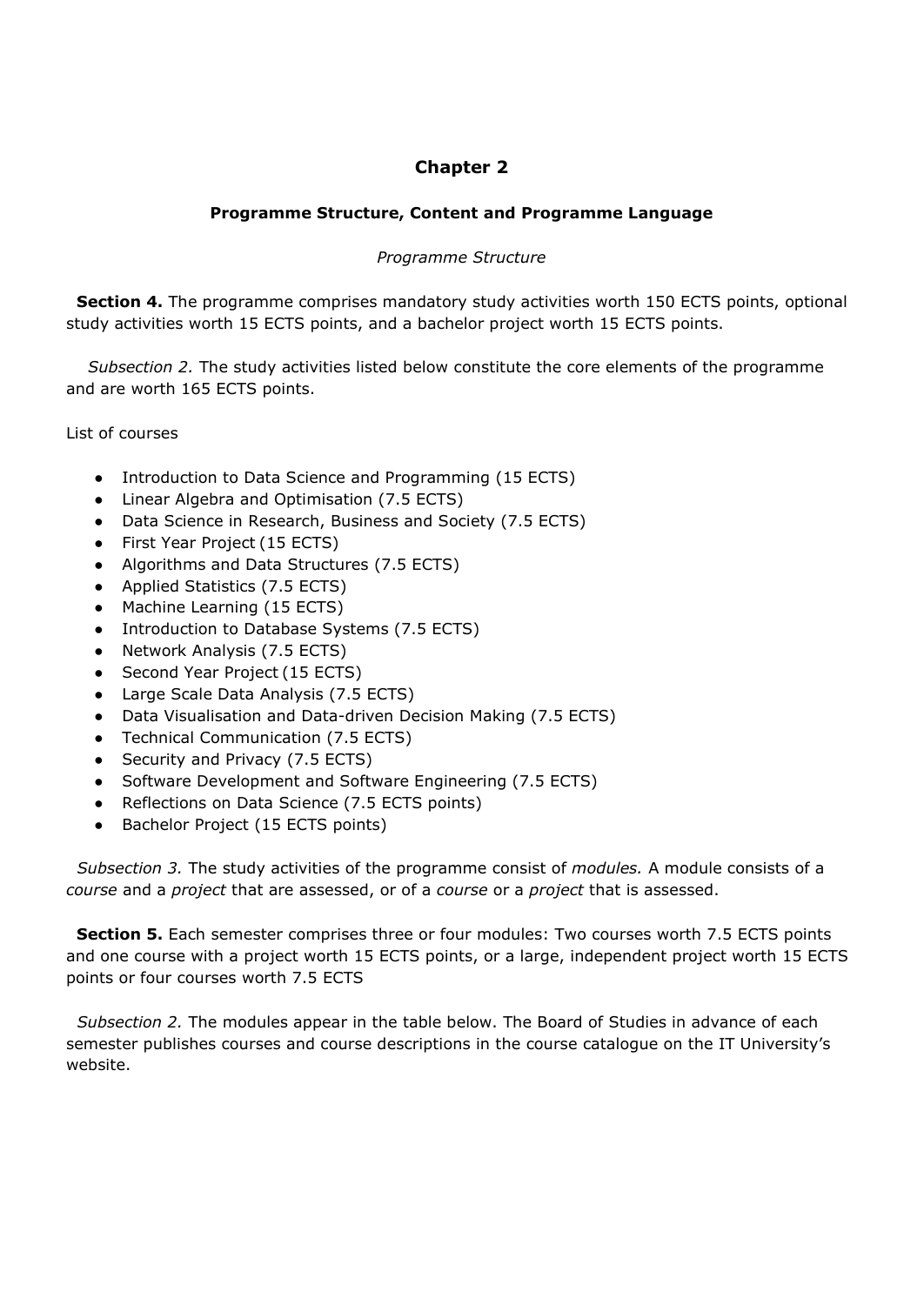| Semester | 15 ECTS                                         |                         | 7.5 ECTS                                                 | 7.5 ECTS                                              |
|----------|-------------------------------------------------|-------------------------|----------------------------------------------------------|-------------------------------------------------------|
| 1        | Introduction to Data Science and<br>Programming |                         | Linear Algebra and<br>Optimisation                       | Data Science in<br>Research, Business,<br>and Society |
| 2        | First Year Project                              |                         | Algorithms and Data<br><b>Structures</b>                 | <b>Applied Statistics</b>                             |
| 3        | Machine Learning                                |                         | Introduction to<br>Database Systems                      | Network Analysis                                      |
| 4        | Second Year Project                             |                         | Data Visualisation and<br>Data-driven Decision<br>Making | Large-scale data<br>analysis                          |
| 5        | Technical<br>Communication                      | Security and<br>Privacy | Software Development<br>and<br>Software Engineering      | Elective                                              |
| 6        | <b>Bachelor Project</b>                         |                         | Reflections on Data<br>Science                           | Elective                                              |

## *Programme Language*

**Section 7.** The programme is conducted in English in the three years of study.

 *Subsection 2.* Students must therefore be able to read texts in English, participate actively in teaching conducted in the English language, and write and present assignments and projects in English.

 *Subsection 3*. Students will be trained in making presentations in oral and written English.

*Subsection 4.* All examinations will be conducted in English.